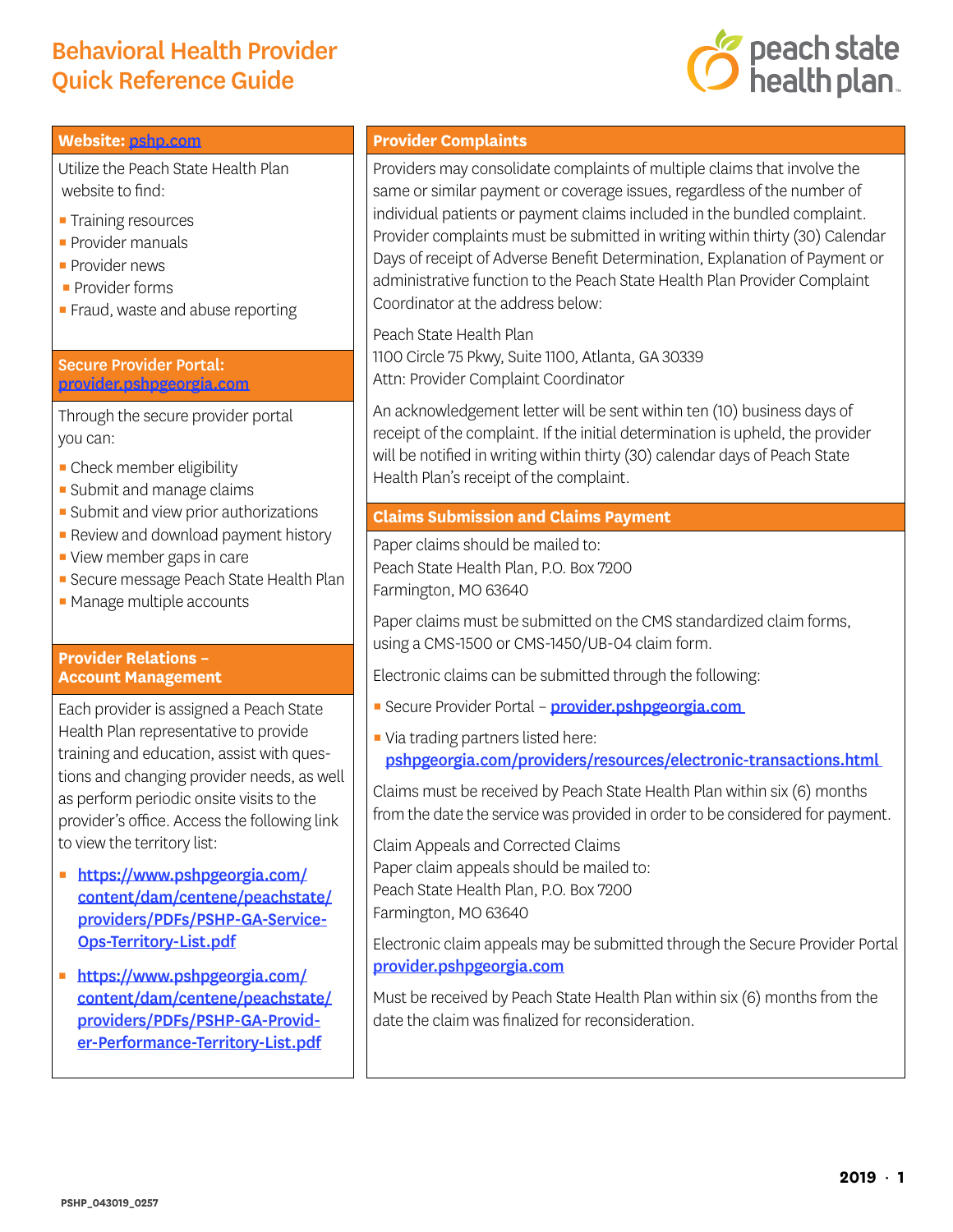# Behavioral Health Provider Quick Reference Guide



#### **Claim Payment**

- **Providers can receive paper or electronic payments** and remittance.
- **Peach State Health Plan and PaySpan are in** partnership to provide an innovative web based solution for Electronic Funds Transfers (EFT's) and Electronic Remittance Advices (ERA's). Visit **[payspanhealth.com](https://www.payspanhealth.com/)** and click Register to set up your account.

### **Claim Status**

Providers can obtain status of a claim through the Secure Provider Portal – **[provider.pshpgeorgia.com](https://provider.pshpgeorgia.com/)**. For questions about a claim, providers call also call Provider Relations at **1-866-874-0633**

#### **Provider Contracting**

Providers can learn about participating in the Peach State Health Plan network by visiting **[pshpgeorgia.com/provides/](https://www.pshpgeorgia.com/providers/become-a-provider.html)** [become-a-provider](https://www.pshpgeorgia.com/providers/become-a-provider.html) and completing a Provider Contract Request Form.

#### **Prior Authorizations**

Prior Authorization requests may be submitted by the following channels:

- 1. DCH Centralized Prior Authorization Portal ([mmis.georgia.gov](https://www.mmis.georgia.gov/)) Outpatient Behavioral Health services are submitted through the DCH Centralized Prior Authorization Portal (applicable to service types that are active on the DCH Centralized Prior Authorization Portal)
- 2. Secure Provider Portal at **[provider.pshpgeorgia.com](https://provider.pshpgeorgia.com/)**
- 3. Fax numbers:
- Medicaid Inpatient: 1-844-263-1379
- Medicaid Outpatient: 1-844-870-5064 Ambetter Inpatient: 1-844-561-7857
- Allwell (Medicare) Inpatient: 1-844-872-0176 Ambetter Outpatient: 1-844-256-1291
- **Allwell (Medicare) Outpatient: 1-844-733-8482**
- 
- 

| <b>Covered Behavioral Health Services</b>               | <b>Authorization Requirement</b>       | <b>Associated Forms</b>                   |
|---------------------------------------------------------|----------------------------------------|-------------------------------------------|
| Psychological Testing and<br>Neuropsychological Testing | Required                               | Psychological Testing                     |
|                                                         |                                        |                                           |
| Inpatient Admissions (including Detox)                  | Required                               |                                           |
| ECT - Inpatient/Outpatient                              | Required                               | Electroconvulsive Therapy                 |
| Outpatient facility services<br>(PHP/IOP/Day Treatment) | Required                               | Intensive Outpatient / Day Treatment Form |
| Residential Treatment                                   | Required                               |                                           |
| <b>Autism Services</b>                                  | Required                               |                                           |
| Cognitive Rehabilitation Therapy                        | Required                               |                                           |
| <b>BHOP Therapy</b>                                     | Authorization required after 12 visits |                                           |
| All Non-Participating Providers                         | Required                               | <b>Outpatient Treatment Request Form</b>  |

Prior authorization forms can be found online: *[pshpgeorgia.com/providers/resources/behavioral-health.html](https://www.pshpgeorgia.com/providers/resources/behavioral-health.html)*